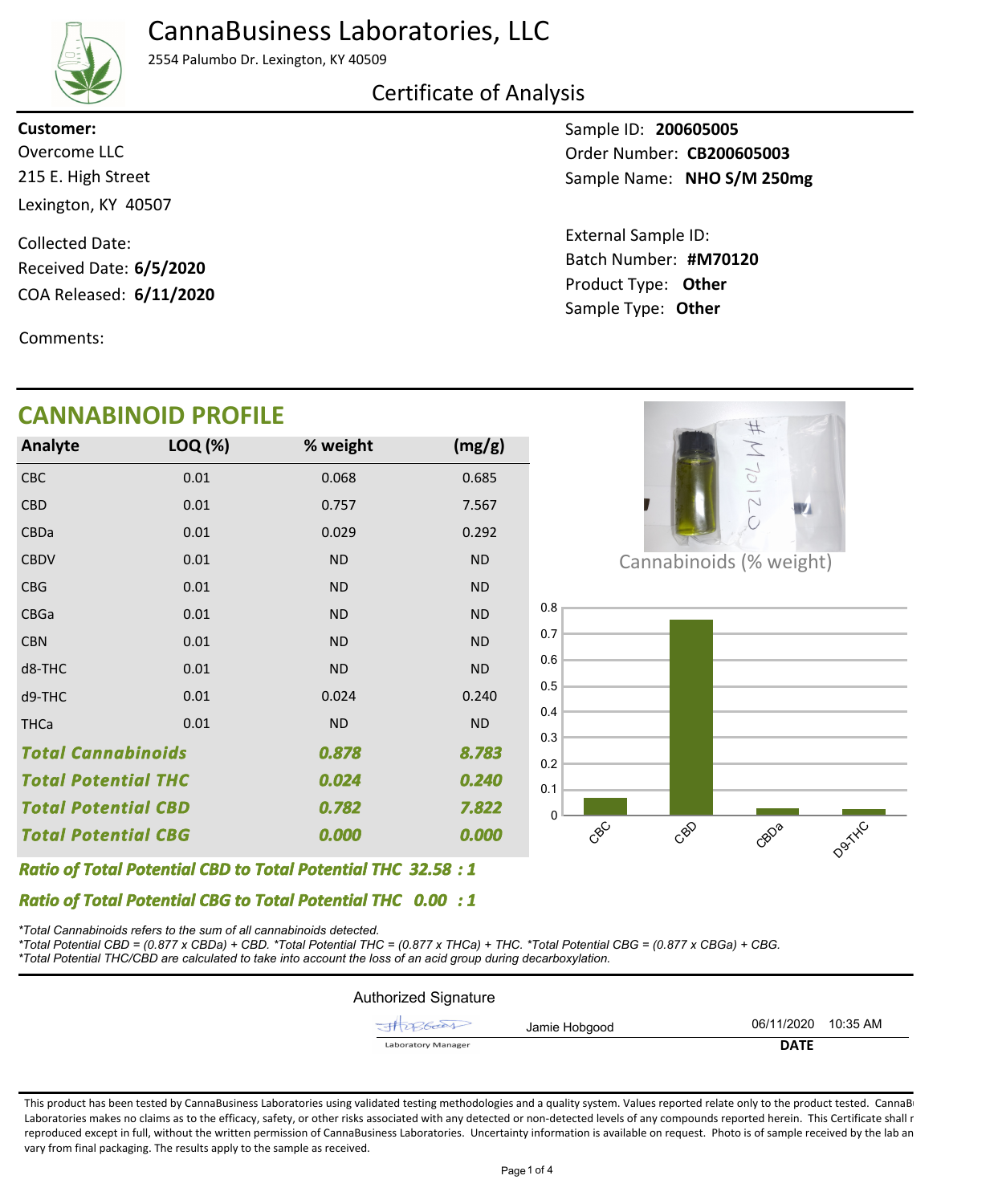

#### 2554 Palumbo Dr. Lexington, KY 40509 CannaBusiness Laboratories, LLC



**Sample ID:**

Sample Name: NHO S/M 250mg

200605005

## **Certificate of Analysis** Sample Type: Other

| <b>Customer</b>                                           |                             |                                        | <b>Overall Batch Results</b>                   | Sample Name:                                                    | NHO S/M 250mg      |  |
|-----------------------------------------------------------|-----------------------------|----------------------------------------|------------------------------------------------|-----------------------------------------------------------------|--------------------|--|
| Overcome LLC<br>215 E. High Street<br>Lexington, KY 40507 |                             | Pesticide<br><b>PASS</b>               | <b>PASS</b><br>Moisture Content<br><b>PASS</b> | Sample ID:<br><b>Product Type:</b>                              | 200605005<br>Other |  |
|                                                           |                             | Potency<br><b>PASS</b>                 | <b>Water Activity</b><br><b>PASS</b>           | Sample Type:<br><b>Collected Date:</b><br><b>Received Date:</b> | Other              |  |
|                                                           | <b>CONTRACTOR</b><br>$\sim$ | <b>Mycotoxins</b><br><b>PASS</b>       | <b>Heavy Metals</b><br><b>PASS</b>             |                                                                 | 06/05/2020         |  |
|                                                           |                             | <b>Microbial Screen</b><br><b>PASS</b> | <b>Residual Solvents</b><br><b>PASS</b>        | <b>Batch Number:</b><br><b>Batch Size:</b>                      |                    |  |
|                                                           |                             | Terpenoids<br><b>PASS</b>              |                                                | Sample Size:<br><b>COA</b> released:                            |                    |  |

| Potency (mg/g)                                |                                    |           |                     |                         |                         |                           | <b>Terpenoids</b>             |                                                                                       |      |            |         |      |
|-----------------------------------------------|------------------------------------|-----------|---------------------|-------------------------|-------------------------|---------------------------|-------------------------------|---------------------------------------------------------------------------------------|------|------------|---------|------|
|                                               | Method:<br>Date Tested: 06/08/2020 |           |                     |                         | Date Tested: 06/05/2020 |                           | Method:                       |                                                                                       |      |            |         |      |
| Instrument:                                   |                                    |           |                     |                         | Instrument:             |                           |                               |                                                                                       |      |            |         |      |
| 0.024%                                        | 0.782%                             |           |                     | 0.878 %<br>$8.783$ mg/g |                         |                           | Analyte                       | Result                                                                                | Unit | <b>LOQ</b> | Result  | Unit |
| <b>Total THC</b>                              | <b>Total CBD</b>                   |           |                     | Total Cannabinoids      |                         | <b>Total Cannabinoids</b> | alpha-Bisabolol               | $<$ LOQ                                                                               | mg/g | 0.100      | $<$ LOQ | %    |
|                                               |                                    |           |                     |                         |                         |                           | alpha-humulene                | $<$ LOQ                                                                               | mg/g | 0.100      | $<$ LOQ | $\%$ |
| Analyte                                       |                                    |           | <b>Result Units</b> | LOQ                     | <b>Result</b>           | <b>Units</b>              | alpha-pinene                  | $<$ LOQ                                                                               | mg/g | 0.100      | $<$ LOQ | %    |
| CBC (Cannabichromene)                         |                                    | 0.068     | %                   | 0.010                   | 0.685                   | mg/g                      | alpha-terpinene               | $<$ LOQ                                                                               | mg/g | 0.100      | $<$ LOQ | %    |
| CBD (Cannabidiol)                             |                                    | 0.757     | $\%$                | 0.010                   | 7.567                   | mg/g                      | beta-caryophyllene            | <loq< td=""><td>mg/g</td><td>0.100</td><td><math>&lt;</math>LOQ</td><td>%</td></loq<> | mg/g | 0.100      | $<$ LOQ | %    |
| CBDa (Cannabidiolic Acid)                     |                                    | 0.029     | %                   | 0.010                   | 0.292                   | mg/g                      | Beta-myrcene                  | $<$ LOQ                                                                               | mg/g | 0.100      | $<$ LOQ | $\%$ |
| CBDV (Cannabidivarin)                         |                                    | <b>ND</b> | $\frac{0}{0}$       | 0.010                   | <b>ND</b>               | mg/g                      | Beta-pinene                   | $<$ LOQ                                                                               | mg/g | 0.100      | $<$ LOQ | %    |
| CBG (Cannabigerol)                            |                                    | <b>ND</b> | %                   | 0.010                   | <b>ND</b>               | mg/g                      | cis-Nerolidol                 | $<$ LOQ                                                                               | mg/g | 0.100      | $<$ LOQ | %    |
| CBGa (Cannabigerolic Acid)                    |                                    | <b>ND</b> | $\%$                | 0.010                   | <b>ND</b>               | mg/g                      | Camphene                      | $<$ LOQ                                                                               | mg/g | 0.100      | $<$ LOQ | $\%$ |
| CBN (Cannabinol)                              |                                    | <b>ND</b> | %                   | 0.010                   | <b>ND</b>               | mg/g                      | d-Limonene                    | $<$ LOQ                                                                               | mg/g | 0.100      | $<$ LOQ | %    |
| D8-THC (D8-Tetrahydrocannabinol)<br><b>ND</b> |                                    |           | %                   | 0.010                   | <b>ND</b>               | mg/g                      | delta-3-Carene                | $<$ LOQ                                                                               | mg/g | 0.100      | $<$ LOQ | %    |
| D9-THC (D9-Tetrahydrocannabinol)              |                                    | 0.024     | $\%$                | 0.010                   | 0.240                   | mg/g                      | Eucalyptol                    | $<$ LOQ                                                                               | mg/g | 0.100      | $<$ LOQ | %    |
| THCa (Tetrahydrocannabinolic Acid)            |                                    | <b>ND</b> | %                   | 0.010                   | <b>ND</b>               | mg/g                      | gamma-Terpinene               | <loq< td=""><td>mg/g</td><td>0.100</td><td><math>&lt;</math>LOQ</td><td>%</td></loq<> | mg/g | 0.100      | $<$ LOQ | %    |
|                                               |                                    |           |                     |                         |                         |                           | Geraniol                      | $<$ LOQ                                                                               | mg/g | 0.100      | $<$ LOQ | $\%$ |
| <b>Foreign Material</b>                       |                                    |           | Result Note         |                         |                         |                           | Guaiol                        | $<$ LOQ                                                                               | mg/g | 0.100      | $<$ LOQ | %    |
| Date Tested: 06/05/2020                       |                                    | Absence   |                     |                         |                         |                           | Isopulegol                    | $<$ LOQ                                                                               | mg/g | 0.100      | $<$ LOQ | %    |
|                                               |                                    |           |                     |                         |                         |                           | Linalool                      | $<$ LOQ                                                                               | mg/g | 0.100      | $<$ LOQ | %    |
|                                               |                                    |           |                     |                         |                         |                           | Ocimene (mixture of isomers)  | $<$ LOQ                                                                               | mg/g | 0.100      | $<$ LOQ | $\%$ |
| <b>Water Activity</b>                         |                                    |           | <b>Result Units</b> | LOQ                     | Result                  |                           | p-Isopropyltoluene (p-Cymene) | $<$ LOQ                                                                               | mg/g | 0.100      | $<$ LOQ | $\%$ |
| Date Tested: 06/05/2020                       |                                    | 0.565     | Aw                  | 0.030                   | Pass                    |                           | trans-beta-Ocimene            | $<$ LOQ                                                                               | mg/g | 0.100      | $<$ LOQ | %    |
|                                               |                                    |           |                     |                         |                         |                           | trans-Nerolidol               | $<$ LOQ                                                                               | mg/g | 0.100      | $<$ LOQ | %    |
|                                               |                                    |           |                     |                         |                         |                           | Terpinolene                   | $<$ LOQ                                                                               | mg/g | 0.100      | $<$ LOQ | %    |

| <b>Pesticides</b>       |                     |             |        |               |                     |       |        |
|-------------------------|---------------------|-------------|--------|---------------|---------------------|-------|--------|
| Date Tested: 06/05/2020 | Method:             | Instrument: |        |               |                     |       |        |
| Analyte                 | <b>Result Units</b> | LOQ.        | Result | Analyte       | <b>Result Units</b> | LOQ   | Result |
| Etoxazole               | ND ppm              | 0.010       | Pass   | Fenhexamid    | ND.<br>ppm          | 0.010 | Pass   |
| Fenoxycarb              | ND ppm              | 0.010       | Pass   | Fenpyroximate | <b>ND</b><br>ppm    | 0.010 | Pass   |
| Fipronil                | ND ppm              | 0.010       | Pass   | Flonicamid    | ND.<br>ppm          | 0.010 | Pass   |
| Fludioxonil             | ND ppm              | 0.010       | Pass   | Hexythiazox   | <b>ND</b><br>ppm    | 0.010 | Pass   |
| Imazalil                | ND ppm              | 0.010       | Pass   | Imidacloprid  | ND.<br>ppm          | 0.010 | Pass   |
| <b>Malathion</b>        | ND ppm              | 0.010       | Pass   | Metalaxyl     | <b>ND</b><br>ppm    | 0.010 | Pass   |
| Methiocarb              | ND ppm              | 0.010       | Pass   | Methomyl      | <b>ND</b><br>ppm    | 0.010 | Pass   |
| Myclobutanil            | ND ppm              | 0.010       | Pass   | Naled         | <b>ND</b><br>ppm    | 0.010 | Pass   |
| Oxamyl                  | ND ppm              | 0.010       | Pass   | Paclobutrazol | <b>ND</b><br>ppm    | 0.010 | Pass   |
| Phosmet                 | ND ppm              | 0.010       | Pass   | Prallethrin   | ND ppm              | 0.010 | Pass   |
| Propiconazole           | ND ppm              | 0.010       | Pass   | Propoxur      | ND.<br>ppm          | 0.010 | Pass   |
| Pyrethrin I             | ND ppm              | 0.010       | Pass   | Pyrethrin II  | <b>ND</b><br>ppm    | 0.010 | Pass   |

NT = Not tested, ND = Not detected; LOQ = Limit of Quantitation; <LOQ = Detected; >ULOL = Above upper limit of linearity; CFU/g = Colony forming units per 1 gram; TNTC = Too numerous to count

CannaBusiness Laboratories

License # P-0059: (859)-514- 6999 https://www.cannabusinesslabs.us

This product has been tested by CannaBusiness Laboratories using validated testing methodologies and a quality system. Values reported relate only to the product tested. CannaBusiness Laboratories makes no claims as to the safety, or other risks associated with any detected or non-detected levels of any compounds reported herein. This Certificate shall not be reproduced except in full, without the written permission of CannaBusiness Laborato Uncertainty information is available on request. Photo is of sample received by the lab and may vary from final packaging.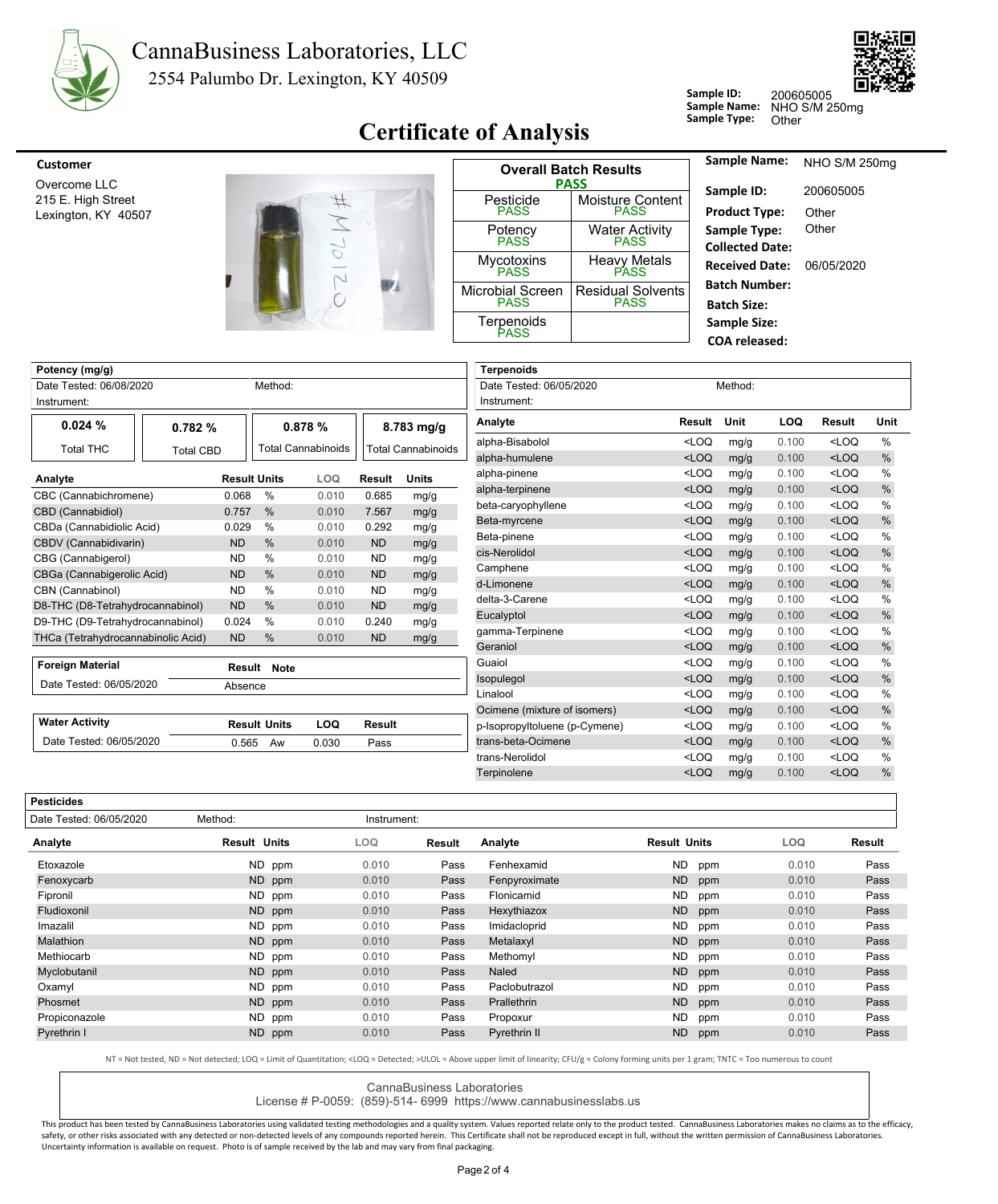



**Sample ID: Sample Name:**

NHO S/M 250mg 200605005

# **Certificate of Analysis** Sample Type: Other

| Date Tested: 06/05/2020<br>Analyte<br>Pyridaben<br><b>Dichlorvos</b><br>Etofenprox<br>Azoxystrobin<br><b>Bifenthrin</b><br>Carbaryl<br>Chlorantraniliprole<br>Clofentezine<br>Daminozide<br>Acetamiprid<br>Trifloxystrobin<br>Kresoxym-methyl<br>Piperonyl Butoxide<br>Spiroxamine-1<br>Spinosyn D<br>Spirotetramat<br>Thiacloprid<br><b>Moisture Content</b><br>Date Tested: 06/05/2020<br>Analyte<br><b>Percent Moisture</b><br><b>Mycotoxins</b> | Method:<br><b>Result Units</b><br>ND.<br>ppm<br>ND<br>ppm<br>ND ppm<br><b>ND</b><br>ppm<br>ND.<br>ppm<br>ND<br>ppm<br>ND.<br>ppm<br>ND ppm<br>ND.<br>ppm<br><b>ND</b><br>ppm<br>ND.<br>ppm<br>ND<br>ppm<br>ND.<br>ppm<br>ND<br>ppm<br><b>ND</b><br>ppm<br><b>ND</b><br>ppm<br>ND ppm<br>Method:<br><b>Result Units</b><br>6 % | Instrument:<br>LOQ<br>0.010<br>0.010<br>0.010<br>0.010<br>0.010<br>0.010<br>0.010<br>0.010<br>0.010<br>0.010<br>0.010<br>0.010<br>0.010<br>0.010<br>0.010<br>0.010<br>0.010<br>Instrument:<br>LOQ | Result<br>Pass<br>Pass<br>Pass<br>Pass<br>Pass<br>Pass<br>Pass<br>Pass<br>Pass<br>Pass<br>Pass<br>Pass<br>Pass<br>Pass<br>Pass<br>Pass<br>Pass | Analyte<br>Spinetoram<br>Dimethoate<br>Aldicarb<br><b>Bifenazate</b><br><b>Boscalid</b><br>Carbofuran<br>Chlorpyrifos<br>Coumaphos<br>Diazinon<br>Acephate<br>Ethoprophos<br>Permethrins<br>Spinosyn A<br>AbamectinB1a<br>Spiromesifen<br>Tebuconazole<br>Thiamethoxam | <b>Result Units</b><br><b>ND</b><br>ppm<br><b>ND</b><br>ppm<br><b>ND</b><br>ppm<br><b>ND</b><br>ppm<br><b>ND</b><br>ppm<br><b>ND</b><br>ppm<br><b>ND</b><br>ppm<br><b>ND</b><br>ppm<br><b>ND</b><br>ppm<br><b>ND</b><br>ppm<br><b>ND</b><br>ppm<br><b>ND</b><br>ppm<br><b>ND</b><br>ppm<br><b>ND</b><br>ppm<br><b>ND</b><br>ppm<br><b>ND</b><br>ppm<br>ND<br>ppm | LOQ<br>0.010<br>0.010<br>0.010<br>0.010<br>0.010<br>0.010<br>0.010<br>0.010<br>0.010<br>0.010<br>0.010<br>0.010<br>0.010<br>0.010<br>0.010<br>0.010<br>0.010 | Result<br>Pass<br>Pass<br>Pass<br>Pass<br>Pass<br>Pass<br>Pass<br>Pass<br>Pass<br>Pass<br>Pass<br>Pass<br>Pass<br>Pass<br>Pass<br>Pass<br>Pass |
|-----------------------------------------------------------------------------------------------------------------------------------------------------------------------------------------------------------------------------------------------------------------------------------------------------------------------------------------------------------------------------------------------------------------------------------------------------|-------------------------------------------------------------------------------------------------------------------------------------------------------------------------------------------------------------------------------------------------------------------------------------------------------------------------------|---------------------------------------------------------------------------------------------------------------------------------------------------------------------------------------------------|------------------------------------------------------------------------------------------------------------------------------------------------|------------------------------------------------------------------------------------------------------------------------------------------------------------------------------------------------------------------------------------------------------------------------|------------------------------------------------------------------------------------------------------------------------------------------------------------------------------------------------------------------------------------------------------------------------------------------------------------------------------------------------------------------|--------------------------------------------------------------------------------------------------------------------------------------------------------------|------------------------------------------------------------------------------------------------------------------------------------------------|
|                                                                                                                                                                                                                                                                                                                                                                                                                                                     |                                                                                                                                                                                                                                                                                                                               |                                                                                                                                                                                                   |                                                                                                                                                |                                                                                                                                                                                                                                                                        |                                                                                                                                                                                                                                                                                                                                                                  |                                                                                                                                                              |                                                                                                                                                |
|                                                                                                                                                                                                                                                                                                                                                                                                                                                     |                                                                                                                                                                                                                                                                                                                               |                                                                                                                                                                                                   |                                                                                                                                                |                                                                                                                                                                                                                                                                        |                                                                                                                                                                                                                                                                                                                                                                  |                                                                                                                                                              |                                                                                                                                                |
|                                                                                                                                                                                                                                                                                                                                                                                                                                                     |                                                                                                                                                                                                                                                                                                                               |                                                                                                                                                                                                   |                                                                                                                                                |                                                                                                                                                                                                                                                                        |                                                                                                                                                                                                                                                                                                                                                                  |                                                                                                                                                              |                                                                                                                                                |
|                                                                                                                                                                                                                                                                                                                                                                                                                                                     |                                                                                                                                                                                                                                                                                                                               |                                                                                                                                                                                                   |                                                                                                                                                |                                                                                                                                                                                                                                                                        |                                                                                                                                                                                                                                                                                                                                                                  |                                                                                                                                                              |                                                                                                                                                |
|                                                                                                                                                                                                                                                                                                                                                                                                                                                     |                                                                                                                                                                                                                                                                                                                               |                                                                                                                                                                                                   |                                                                                                                                                |                                                                                                                                                                                                                                                                        |                                                                                                                                                                                                                                                                                                                                                                  |                                                                                                                                                              |                                                                                                                                                |
|                                                                                                                                                                                                                                                                                                                                                                                                                                                     |                                                                                                                                                                                                                                                                                                                               |                                                                                                                                                                                                   |                                                                                                                                                |                                                                                                                                                                                                                                                                        |                                                                                                                                                                                                                                                                                                                                                                  |                                                                                                                                                              |                                                                                                                                                |
|                                                                                                                                                                                                                                                                                                                                                                                                                                                     |                                                                                                                                                                                                                                                                                                                               |                                                                                                                                                                                                   |                                                                                                                                                |                                                                                                                                                                                                                                                                        |                                                                                                                                                                                                                                                                                                                                                                  |                                                                                                                                                              |                                                                                                                                                |
|                                                                                                                                                                                                                                                                                                                                                                                                                                                     |                                                                                                                                                                                                                                                                                                                               |                                                                                                                                                                                                   |                                                                                                                                                |                                                                                                                                                                                                                                                                        |                                                                                                                                                                                                                                                                                                                                                                  |                                                                                                                                                              |                                                                                                                                                |
|                                                                                                                                                                                                                                                                                                                                                                                                                                                     |                                                                                                                                                                                                                                                                                                                               |                                                                                                                                                                                                   |                                                                                                                                                |                                                                                                                                                                                                                                                                        |                                                                                                                                                                                                                                                                                                                                                                  |                                                                                                                                                              |                                                                                                                                                |
|                                                                                                                                                                                                                                                                                                                                                                                                                                                     |                                                                                                                                                                                                                                                                                                                               |                                                                                                                                                                                                   |                                                                                                                                                |                                                                                                                                                                                                                                                                        |                                                                                                                                                                                                                                                                                                                                                                  |                                                                                                                                                              |                                                                                                                                                |
|                                                                                                                                                                                                                                                                                                                                                                                                                                                     |                                                                                                                                                                                                                                                                                                                               |                                                                                                                                                                                                   |                                                                                                                                                |                                                                                                                                                                                                                                                                        |                                                                                                                                                                                                                                                                                                                                                                  |                                                                                                                                                              |                                                                                                                                                |
|                                                                                                                                                                                                                                                                                                                                                                                                                                                     |                                                                                                                                                                                                                                                                                                                               |                                                                                                                                                                                                   |                                                                                                                                                |                                                                                                                                                                                                                                                                        |                                                                                                                                                                                                                                                                                                                                                                  |                                                                                                                                                              |                                                                                                                                                |
|                                                                                                                                                                                                                                                                                                                                                                                                                                                     |                                                                                                                                                                                                                                                                                                                               |                                                                                                                                                                                                   |                                                                                                                                                |                                                                                                                                                                                                                                                                        |                                                                                                                                                                                                                                                                                                                                                                  |                                                                                                                                                              |                                                                                                                                                |
|                                                                                                                                                                                                                                                                                                                                                                                                                                                     |                                                                                                                                                                                                                                                                                                                               |                                                                                                                                                                                                   |                                                                                                                                                |                                                                                                                                                                                                                                                                        |                                                                                                                                                                                                                                                                                                                                                                  |                                                                                                                                                              |                                                                                                                                                |
|                                                                                                                                                                                                                                                                                                                                                                                                                                                     |                                                                                                                                                                                                                                                                                                                               |                                                                                                                                                                                                   |                                                                                                                                                |                                                                                                                                                                                                                                                                        |                                                                                                                                                                                                                                                                                                                                                                  |                                                                                                                                                              |                                                                                                                                                |
|                                                                                                                                                                                                                                                                                                                                                                                                                                                     |                                                                                                                                                                                                                                                                                                                               |                                                                                                                                                                                                   |                                                                                                                                                |                                                                                                                                                                                                                                                                        |                                                                                                                                                                                                                                                                                                                                                                  |                                                                                                                                                              |                                                                                                                                                |
|                                                                                                                                                                                                                                                                                                                                                                                                                                                     |                                                                                                                                                                                                                                                                                                                               |                                                                                                                                                                                                   |                                                                                                                                                |                                                                                                                                                                                                                                                                        |                                                                                                                                                                                                                                                                                                                                                                  |                                                                                                                                                              |                                                                                                                                                |
|                                                                                                                                                                                                                                                                                                                                                                                                                                                     |                                                                                                                                                                                                                                                                                                                               |                                                                                                                                                                                                   |                                                                                                                                                |                                                                                                                                                                                                                                                                        |                                                                                                                                                                                                                                                                                                                                                                  |                                                                                                                                                              |                                                                                                                                                |
|                                                                                                                                                                                                                                                                                                                                                                                                                                                     |                                                                                                                                                                                                                                                                                                                               |                                                                                                                                                                                                   |                                                                                                                                                |                                                                                                                                                                                                                                                                        |                                                                                                                                                                                                                                                                                                                                                                  |                                                                                                                                                              |                                                                                                                                                |
|                                                                                                                                                                                                                                                                                                                                                                                                                                                     |                                                                                                                                                                                                                                                                                                                               |                                                                                                                                                                                                   |                                                                                                                                                |                                                                                                                                                                                                                                                                        |                                                                                                                                                                                                                                                                                                                                                                  |                                                                                                                                                              |                                                                                                                                                |
|                                                                                                                                                                                                                                                                                                                                                                                                                                                     |                                                                                                                                                                                                                                                                                                                               |                                                                                                                                                                                                   |                                                                                                                                                |                                                                                                                                                                                                                                                                        |                                                                                                                                                                                                                                                                                                                                                                  |                                                                                                                                                              |                                                                                                                                                |
|                                                                                                                                                                                                                                                                                                                                                                                                                                                     |                                                                                                                                                                                                                                                                                                                               |                                                                                                                                                                                                   |                                                                                                                                                |                                                                                                                                                                                                                                                                        |                                                                                                                                                                                                                                                                                                                                                                  |                                                                                                                                                              |                                                                                                                                                |
|                                                                                                                                                                                                                                                                                                                                                                                                                                                     |                                                                                                                                                                                                                                                                                                                               |                                                                                                                                                                                                   | Result                                                                                                                                         | Analyte                                                                                                                                                                                                                                                                | <b>Result Units</b>                                                                                                                                                                                                                                                                                                                                              | LOQ                                                                                                                                                          | Result                                                                                                                                         |
|                                                                                                                                                                                                                                                                                                                                                                                                                                                     |                                                                                                                                                                                                                                                                                                                               | 0.010                                                                                                                                                                                             | Pass                                                                                                                                           |                                                                                                                                                                                                                                                                        |                                                                                                                                                                                                                                                                                                                                                                  |                                                                                                                                                              |                                                                                                                                                |
|                                                                                                                                                                                                                                                                                                                                                                                                                                                     |                                                                                                                                                                                                                                                                                                                               |                                                                                                                                                                                                   |                                                                                                                                                |                                                                                                                                                                                                                                                                        |                                                                                                                                                                                                                                                                                                                                                                  |                                                                                                                                                              |                                                                                                                                                |
| Date Tested: 06/05/2020                                                                                                                                                                                                                                                                                                                                                                                                                             | Method:                                                                                                                                                                                                                                                                                                                       | Instrument:                                                                                                                                                                                       |                                                                                                                                                |                                                                                                                                                                                                                                                                        |                                                                                                                                                                                                                                                                                                                                                                  |                                                                                                                                                              |                                                                                                                                                |
| Analyte                                                                                                                                                                                                                                                                                                                                                                                                                                             | <b>Result Units</b>                                                                                                                                                                                                                                                                                                           | LOQ                                                                                                                                                                                               | Result                                                                                                                                         | Analyte                                                                                                                                                                                                                                                                | <b>Result Units</b>                                                                                                                                                                                                                                                                                                                                              | LOQ                                                                                                                                                          | Result                                                                                                                                         |
| Ochratoxin A                                                                                                                                                                                                                                                                                                                                                                                                                                        | ND ppm                                                                                                                                                                                                                                                                                                                        | 0.010                                                                                                                                                                                             | Pass                                                                                                                                           | Aflatoxin B1                                                                                                                                                                                                                                                           | <b>ND</b><br>ppm                                                                                                                                                                                                                                                                                                                                                 | 0.010                                                                                                                                                        | Pass                                                                                                                                           |
| Aflatoxin G2                                                                                                                                                                                                                                                                                                                                                                                                                                        | <b>ND</b><br>ppm                                                                                                                                                                                                                                                                                                              | 0.010                                                                                                                                                                                             | Pass                                                                                                                                           | Aflatoxin B2                                                                                                                                                                                                                                                           | ND<br>ppm                                                                                                                                                                                                                                                                                                                                                        | 0.010                                                                                                                                                        | Pass                                                                                                                                           |
| Aflatoxin G1                                                                                                                                                                                                                                                                                                                                                                                                                                        | ND ppm                                                                                                                                                                                                                                                                                                                        | 0.010                                                                                                                                                                                             | Pass                                                                                                                                           |                                                                                                                                                                                                                                                                        |                                                                                                                                                                                                                                                                                                                                                                  |                                                                                                                                                              |                                                                                                                                                |
| <b>Metals</b>                                                                                                                                                                                                                                                                                                                                                                                                                                       |                                                                                                                                                                                                                                                                                                                               |                                                                                                                                                                                                   |                                                                                                                                                |                                                                                                                                                                                                                                                                        |                                                                                                                                                                                                                                                                                                                                                                  |                                                                                                                                                              |                                                                                                                                                |
| Date Tested: 06/08/2020                                                                                                                                                                                                                                                                                                                                                                                                                             | Method:                                                                                                                                                                                                                                                                                                                       | Instrument:                                                                                                                                                                                       |                                                                                                                                                |                                                                                                                                                                                                                                                                        |                                                                                                                                                                                                                                                                                                                                                                  |                                                                                                                                                              |                                                                                                                                                |
| Analyte                                                                                                                                                                                                                                                                                                                                                                                                                                             | <b>Result Units</b>                                                                                                                                                                                                                                                                                                           | <b>LOQ</b>                                                                                                                                                                                        | Result                                                                                                                                         | Analyte                                                                                                                                                                                                                                                                | <b>Result Units</b>                                                                                                                                                                                                                                                                                                                                              | <b>LOQ</b>                                                                                                                                                   | Result                                                                                                                                         |
| Arsenic                                                                                                                                                                                                                                                                                                                                                                                                                                             | <loq ppm<="" td=""><td>0.500</td><td>Pass</td><td>Cadmium</td><td><loq ppm<="" td=""><td>0.500</td><td>Pass</td></loq></td></loq>                                                                                                                                                                                             | 0.500                                                                                                                                                                                             | Pass                                                                                                                                           | Cadmium                                                                                                                                                                                                                                                                | <loq ppm<="" td=""><td>0.500</td><td>Pass</td></loq>                                                                                                                                                                                                                                                                                                             | 0.500                                                                                                                                                        | Pass                                                                                                                                           |
| Lead                                                                                                                                                                                                                                                                                                                                                                                                                                                | <loq ppm<="" td=""><td>0.500</td><td>Pass</td><td>Mercury</td><td><loq ppm<="" td=""><td>3.000</td><td>Pass</td></loq></td></loq>                                                                                                                                                                                             | 0.500                                                                                                                                                                                             | Pass                                                                                                                                           | Mercury                                                                                                                                                                                                                                                                | <loq ppm<="" td=""><td>3.000</td><td>Pass</td></loq>                                                                                                                                                                                                                                                                                                             | 3.000                                                                                                                                                        | Pass                                                                                                                                           |
| <b>Microbial</b>                                                                                                                                                                                                                                                                                                                                                                                                                                    |                                                                                                                                                                                                                                                                                                                               |                                                                                                                                                                                                   |                                                                                                                                                |                                                                                                                                                                                                                                                                        |                                                                                                                                                                                                                                                                                                                                                                  |                                                                                                                                                              |                                                                                                                                                |
| Date Tested: 06/10/2020                                                                                                                                                                                                                                                                                                                                                                                                                             | Method:                                                                                                                                                                                                                                                                                                                       | Instrument:                                                                                                                                                                                       |                                                                                                                                                |                                                                                                                                                                                                                                                                        |                                                                                                                                                                                                                                                                                                                                                                  |                                                                                                                                                              |                                                                                                                                                |
| Analyte                                                                                                                                                                                                                                                                                                                                                                                                                                             | <b>Result Units</b>                                                                                                                                                                                                                                                                                                           | LOQ                                                                                                                                                                                               | <b>Result</b>                                                                                                                                  | Analyte                                                                                                                                                                                                                                                                | <b>Result Units</b>                                                                                                                                                                                                                                                                                                                                              | <b>LOQ</b>                                                                                                                                                   | Result                                                                                                                                         |
| STEC (E. coli)                                                                                                                                                                                                                                                                                                                                                                                                                                      | Negative                                                                                                                                                                                                                                                                                                                      |                                                                                                                                                                                                   | Pass                                                                                                                                           | Salmonella                                                                                                                                                                                                                                                             | Negative                                                                                                                                                                                                                                                                                                                                                         |                                                                                                                                                              | Pass                                                                                                                                           |
| Listeria spp.                                                                                                                                                                                                                                                                                                                                                                                                                                       | Negative                                                                                                                                                                                                                                                                                                                      |                                                                                                                                                                                                   | Pass                                                                                                                                           | L. monocytogenes                                                                                                                                                                                                                                                       | Negative                                                                                                                                                                                                                                                                                                                                                         |                                                                                                                                                              | Pass                                                                                                                                           |
| Yeast/Mold                                                                                                                                                                                                                                                                                                                                                                                                                                          | 0 CFUs                                                                                                                                                                                                                                                                                                                        |                                                                                                                                                                                                   | Pass                                                                                                                                           |                                                                                                                                                                                                                                                                        |                                                                                                                                                                                                                                                                                                                                                                  |                                                                                                                                                              |                                                                                                                                                |
| <b>Residual Solvent</b>                                                                                                                                                                                                                                                                                                                                                                                                                             |                                                                                                                                                                                                                                                                                                                               |                                                                                                                                                                                                   |                                                                                                                                                |                                                                                                                                                                                                                                                                        |                                                                                                                                                                                                                                                                                                                                                                  |                                                                                                                                                              |                                                                                                                                                |
| Date Tested: 06/08/2020                                                                                                                                                                                                                                                                                                                                                                                                                             | Method:                                                                                                                                                                                                                                                                                                                       | Instrument:                                                                                                                                                                                       |                                                                                                                                                |                                                                                                                                                                                                                                                                        |                                                                                                                                                                                                                                                                                                                                                                  |                                                                                                                                                              |                                                                                                                                                |
| Analyte                                                                                                                                                                                                                                                                                                                                                                                                                                             | <b>Result Units</b>                                                                                                                                                                                                                                                                                                           | <b>LOQ</b>                                                                                                                                                                                        | Result                                                                                                                                         | Analyte                                                                                                                                                                                                                                                                | <b>Result Units</b>                                                                                                                                                                                                                                                                                                                                              | <b>LOQ</b>                                                                                                                                                   | <b>Result</b>                                                                                                                                  |
| 1-4 Dioxane                                                                                                                                                                                                                                                                                                                                                                                                                                         | <loq ppm<="" td=""><td>29</td><td>Pass</td><td>2-Butanol</td><td><loq ppm<="" td=""><td>175</td><td>Pass</td></loq></td></loq>                                                                                                                                                                                                | 29                                                                                                                                                                                                | Pass                                                                                                                                           | 2-Butanol                                                                                                                                                                                                                                                              | <loq ppm<="" td=""><td>175</td><td>Pass</td></loq>                                                                                                                                                                                                                                                                                                               | 175                                                                                                                                                          | Pass                                                                                                                                           |
| 2-Ethoxyethanol                                                                                                                                                                                                                                                                                                                                                                                                                                     | <loq ppm<="" td=""><td>24</td><td>Pass</td><td>2-Methylpentane</td><td><loq ppm<="" td=""><td>87</td><td>Pass</td></loq></td></loq>                                                                                                                                                                                           | 24                                                                                                                                                                                                | Pass                                                                                                                                           | 2-Methylpentane                                                                                                                                                                                                                                                        | <loq ppm<="" td=""><td>87</td><td>Pass</td></loq>                                                                                                                                                                                                                                                                                                                | 87                                                                                                                                                           | Pass                                                                                                                                           |

CannaBusiness Laboratories License # P-0059: (859)-514- 6999 https://www.cannabusinesslabs.us

This product has been tested by CannaBusiness Laboratories using validated testing methodologies and a quality system. Values reported relate only to the product tested. CannaBusiness Laboratories makes no claims as to the safety, or other risks associated with any detected or non-detected levels of any compounds reported herein. This Certificate shall not be reproduced except in full, without the written permission of CannaBusiness Laborato